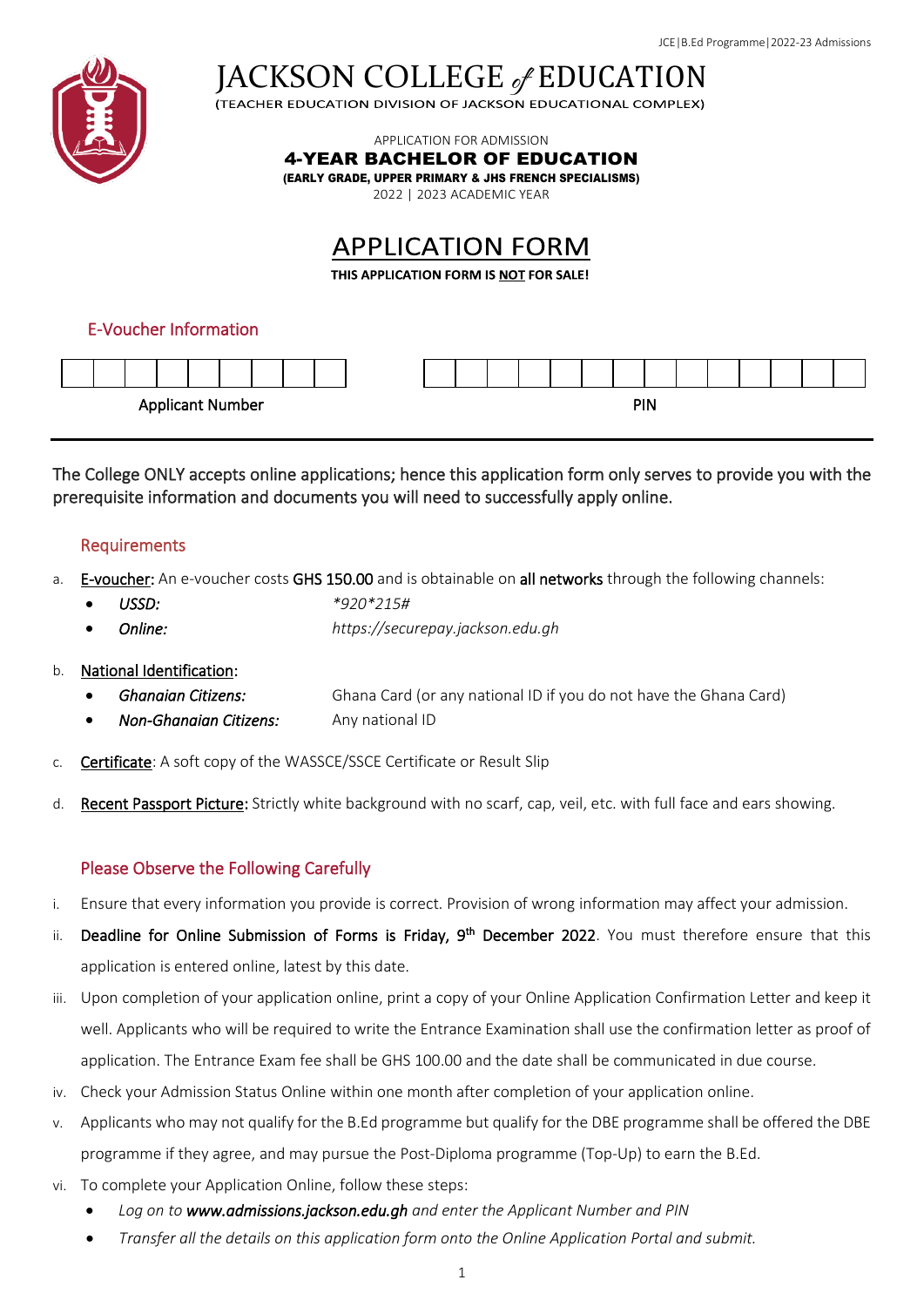# Personal Information

| 1. | Title (e.g. Mr, Miss, Mrs, etc.)                                          |
|----|---------------------------------------------------------------------------|
| 2. | First Name                                                                |
| 3. | Middle Name(s)                                                            |
| 4. | Surname (family name)                                                     |
| 5. | Male<br>Sex (please tick $\boxtimes$ )<br>Female                          |
| 6. | Marital Status (e.g. single, married, divorced, etc.)                     |
| 7. | Religion (e.g. Christianity, Islam, etc.)                                 |
| 8. | Nationality (e.g. Ghanaian, Togolese, etc.)                               |
| 9. | Date of Birth (day - month - year)<br>M<br>$\checkmark$<br>$\sqrt{}$<br>M |

#### Contact Information

## *To enable the Head Office to contact you in person concerning your admission, you must provide a Personal MTN Telephone Number as your primary/main contact.*

| 10. Personal MTN Telephone Number             |  |  |  |  |  |  |  |  |  |  |  |  |  |
|-----------------------------------------------|--|--|--|--|--|--|--|--|--|--|--|--|--|
| 11. Other Telephone Number (if any)           |  |  |  |  |  |  |  |  |  |  |  |  |  |
| 12. Residential (house) Address               |  |  |  |  |  |  |  |  |  |  |  |  |  |
| 13. Ghana Post GPS Address (if any)           |  |  |  |  |  |  |  |  |  |  |  |  |  |
| 14. Region of Residence (e.g. Ashanti, Volta) |  |  |  |  |  |  |  |  |  |  |  |  |  |
| 15. Postal Address                            |  |  |  |  |  |  |  |  |  |  |  |  |  |
| 16. Email Address                             |  |  |  |  |  |  |  |  |  |  |  |  |  |

## Other Details

|     | 17. Employment Status (please tick $\boxtimes$ )                           | Employed<br>Unemployed |  |  |  |  |  |  |  |  |
|-----|----------------------------------------------------------------------------|------------------------|--|--|--|--|--|--|--|--|
| 18. | Workplace Address (if employed)                                            |                        |  |  |  |  |  |  |  |  |
|     | 19. Is teaching your current Occupation or Job? (if employed)<br>No<br>Yes |                        |  |  |  |  |  |  |  |  |
|     | 20. Would you like to be contacted for a teaching job opportunity?         | Yes<br>No              |  |  |  |  |  |  |  |  |
|     | 21. Are you physically challenged?<br>Yes                                  | <b>No</b>              |  |  |  |  |  |  |  |  |
|     | If yes, please specify the type of challenge                               |                        |  |  |  |  |  |  |  |  |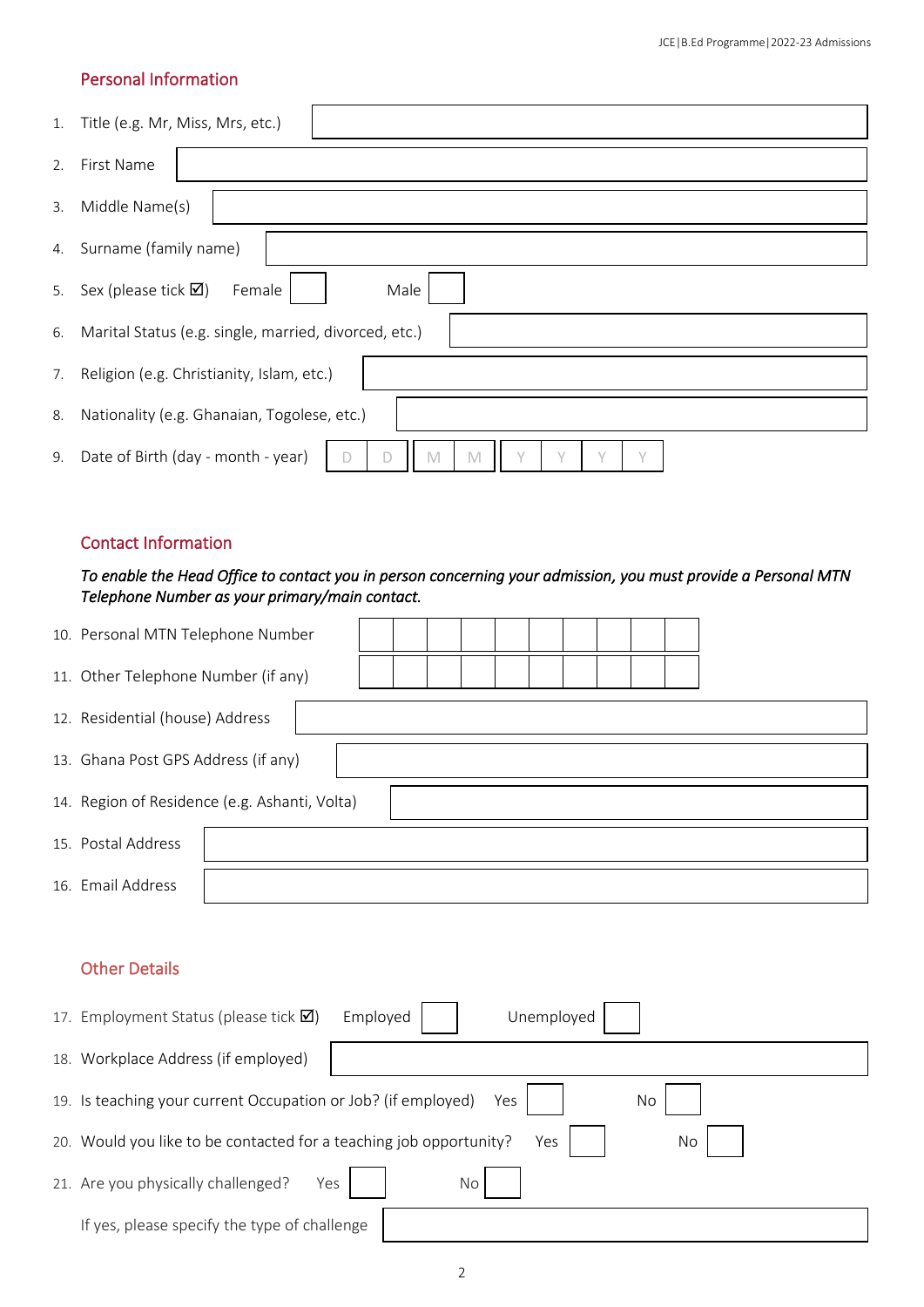# Learning Centres

| Prog. Specialism                                                     | Prog. Option         | <b>Learning Centres</b>                                                                                                                                                                                                                                       |  |  |  |  |
|----------------------------------------------------------------------|----------------------|---------------------------------------------------------------------------------------------------------------------------------------------------------------------------------------------------------------------------------------------------------------|--|--|--|--|
|                                                                      | Early Grade          | Accra, Bolgatanga, Ho, Hohoe, Koforidua, Kumasi, Tamale, Wa                                                                                                                                                                                                   |  |  |  |  |
| Primary<br>Specialism                                                | <b>Upper Primary</b> | Abetifi, Aburi, Accra, Ada, Agogo, Akatsi, Akrokerri, Amasaman, Atebubu,<br>Bechem, Berekum, Bolgatanga, Cape Coast, Dormaa Ahenkro, Enchi, Ho,<br>Hohoe, Kibi, Koforidua, Kumasi, Mampong, Sefwi Bekwai, Somanya,<br>Sunyani, Takoradi, Tamale, Techiman, Wa |  |  |  |  |
|                                                                      | English              | Accra, Cape Coast, Koforidua, Kumasi, Wa                                                                                                                                                                                                                      |  |  |  |  |
|                                                                      | French               | Ho, Kumasi, Somanya                                                                                                                                                                                                                                           |  |  |  |  |
| JHS Specialism                                                       | ICT                  | Akrokerri, Kibi, Kumasi, Tamale                                                                                                                                                                                                                               |  |  |  |  |
|                                                                      | Mathematics          | Bolgatanga, Cape Coast, Hohoe, Kibi, Kumasi, Tamale                                                                                                                                                                                                           |  |  |  |  |
|                                                                      | <b>RME</b>           | Berekum, Kumasi, Sunyani                                                                                                                                                                                                                                      |  |  |  |  |
|                                                                      | Science              | Kumasi, Tamale                                                                                                                                                                                                                                                |  |  |  |  |
| Programme Specialism:<br><b>Primary Specialism</b><br>JHS Specialism |                      |                                                                                                                                                                                                                                                               |  |  |  |  |

# *The underlisted proposed centres will be established subject to meeting the required number of qualified applicants.*

| 22. Programme Specialism: Primary Specialism | JHS Specialism                |
|----------------------------------------------|-------------------------------|
| 23. Programme Option                         |                               |
| 24. $1st$ Choice Centre                      | 2 <sup>nd</sup> Choice Centre |

#### Examination Results Information

- Results of different examination sittings should be filled in separate columns.
- Attach a photocopy of each result slip/certificate you provide.

| <b>EXAM RESULTS - 1</b> |       | <b>EXAM RESULTS - 2</b> |       | <b>EXAM RESULTS - 3</b> |       | <b>EXAM RESULTS - 4</b> |       |  |
|-------------------------|-------|-------------------------|-------|-------------------------|-------|-------------------------|-------|--|
| Exam Type:              |       | Exam Type:              |       | Exam Type:              |       | Exam Type:              |       |  |
| Year:                   |       | Year:                   |       | Year:                   |       | Year:                   |       |  |
| Month:                  |       | Month:                  |       | Month:                  |       | Month:                  |       |  |
| Index No:               |       | Index No:               |       | Index No:               |       | Index No:               |       |  |
| Exam Centre:            |       | Exam Centre:            |       | Exam Centre:            |       | Exam Centre:            |       |  |
| Regular/Private:        |       | Regular/Private:        |       | Regular/Private:        |       | Regular/Private:        |       |  |
| Subject                 | Grade | Subject                 | Grade | Subject                 | Grade | Subject                 | Grade |  |
|                         |       |                         |       |                         |       |                         |       |  |
|                         |       |                         |       |                         |       |                         |       |  |
|                         |       |                         |       |                         |       |                         |       |  |
|                         |       |                         |       |                         |       |                         |       |  |
|                         |       |                         |       |                         |       |                         |       |  |
|                         |       |                         |       |                         |       |                         |       |  |
|                         |       |                         |       |                         |       |                         |       |  |
|                         |       |                         |       |                         |       |                         |       |  |
|                         |       |                         |       |                         |       |                         |       |  |
|                         |       |                         |       |                         |       |                         |       |  |